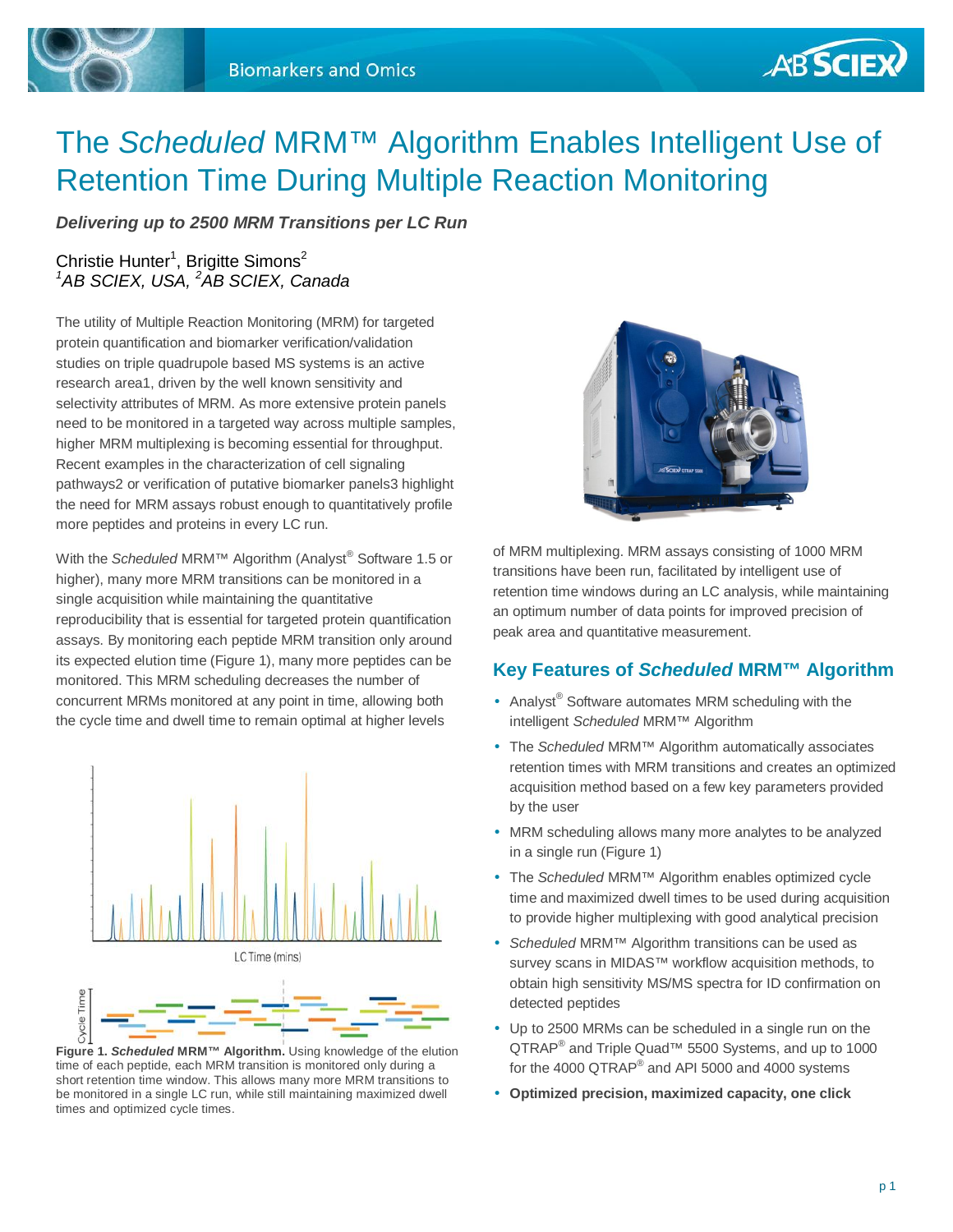## **Key Parameters of Multiple Reaction Monitoring (MRM)**

**Dwell Time:** Dwell time is the time spent acquiring the specific MRM transition during each cycle. Because of the LINAC<sup>®</sup> Collision Cell in AB SCIEX QTRAP<sup>®</sup> systems and triple quadrupole instruments, very short dwell times can be used (5ms or less)4. However, higher dwell times are always desirable for better signal/noise and sensitivity, especially for lower abundant peptides / proteins.

*Duty Cycle:* Duty cycle is effectively the amount of time spent monitoring an analyte or peptide, therefore the higher the duty cycle the better the data quality. Duty cycle is inversely proportional to the number of concurrent MRMs monitored. Therefore, an increase in multiplexing resulting from more concurrent MRM transitions can decrease the analytical reproducibility.

*Cycle Time:* The ideal cycle time for an MRM assay is a chromatographic consideration. A cycle time which provides an LC peak sampling rate such that 6-8 points are obtained across the peak at half height is optimal for LC peak integration. Better peak integration will provide better accuracy, especially for the lower abundant peptides.

## *Scheduled* **MRM™ Algorithm - The Ideal Way to Maximize Multiplexing**

An advantage to using MRM assays for quantitative analysis is the apparent ease of multiplexing (measuring higher numbers of MRMs per method). However as shown in Figure 2, the key parameters of MRM analysis must be considered. As illustrated in Figure 1, knowledge of the elution time of each peptide allows the *Scheduled* MRM™ Algorithm to create an acquisition method where each MRM transition is monitored only across a short time window. At any one point in time, the number of concurrent MRM transitions is significantly reduced resulting in much higher duty cycles for each peptide. The software computes maximal dwell times for the co-eluting species while maintaining the desired cycle time. A maximized dwell time, an optimal cycle time, and the highest possible duty cycle for each MRM ensure that the analytical precision is maintained at higher multiplexing.



**Figure 2. Key Considerations for Maximizing MRM Multiplexing.** A) Traditionally MRMs are monitored across the whole LC run with fixed dwell times and cycle times. This produces good sampling of the LC peak (right), where the width of the bars indicates the dwell time and the spaces between the bars indicate the cycle time. B) Tripling the multiplexing by decreasing the dwell time results in good peak sampling, but the dwell time and duty cycle are impacted (reduced line widths). C) Tripling the multiplexing by extending cycle time results in very poor peak sampling (large spaces between lines).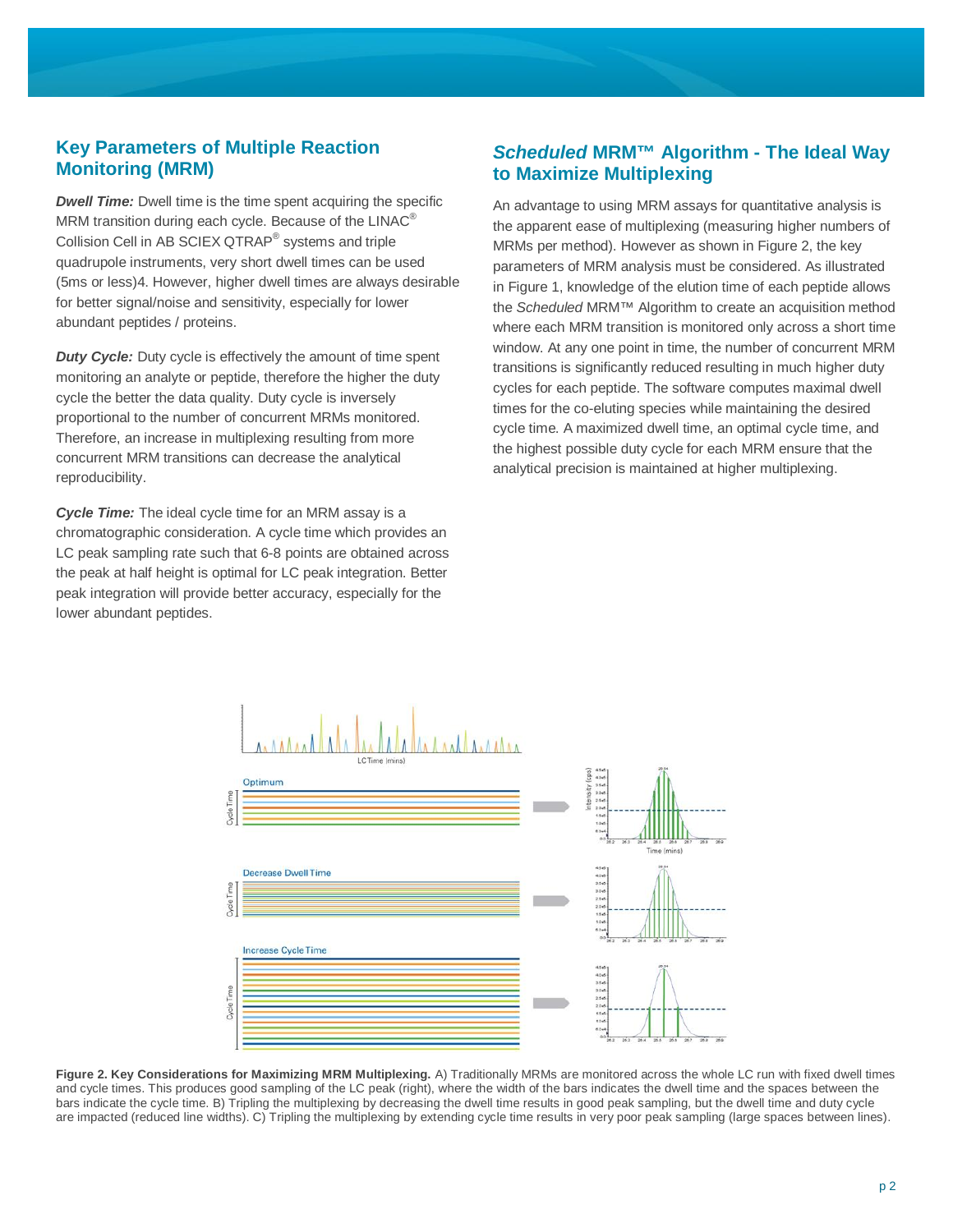## **Good Chromatography is Key for Highest Order Multiplexing**

The key to highest order multiplexing is high quality, highly reproducible chromatography. One of the user inputs to the software for automatically creating the *Scheduled* MRM™ Algorithm methods is the MRM Detection Window. This is an estimate of the reproducibility expected in the chromatography of the experiment, and should reflect the width of the peaks at base plus some accounting for any shifts in chromatography. The more narrow the peak widths and the more reproducible the elution times, the more narrow this MRM detection window can be. Shown in Figure 3 is a simulation of the MRM concurrency for 1000 MRM transitions scheduled over a 30 minute gradient (concurrency being the number of MRMs to be monitored at that point in time). The effect of using a more narrow retention time window is clear. With more narrow retention time windows, the number of concurrent MRMs is reduced (Figure 3, top). Reduced concurrency means that higher dwell times can be used for each MRM transition (Figure 3, bottom), improving the quality of the data especially on the low abundant precursors.



**Figure 3. The Effects of MRM Detection Windows on** *Scheduled* **MRM™ Algorithm Acquisition Methods.** This simulation of 1000 MRM transitions scheduled over a standard 30 min LC gradient illustrates how narrower MRM detection windows (from 3 mins down to 1 min) can reduce MRM concurrency (top graph). Reduced concurrency means a higher dwell time per MRM is automatically assigned resulting in better data quality (bottom graph).

| Experiment:<br>$\blacktriangledown$<br>ᅬ<br>Scan type:<br><b>MRM (MRM)</b> |                | Scheduled MRM<br>$\overline{\mathbf{v}}$ |                 |                       | <b>Import List</b>           |                   |  |
|----------------------------------------------------------------------------|----------------|------------------------------------------|-----------------|-----------------------|------------------------------|-------------------|--|
|                                                                            |                |                                          | 01 Mass 03 Mass | Time                  | ID                           | $CE$ (vc $\wedge$ |  |
|                                                                            |                | 518.0                                    | 414.2           | 21.5                  | APOB.SVSLPSLDPASAK.3b3.light | 43.9              |  |
| Polarity                                                                   | $\overline{2}$ | 518.0                                    | 445.3           | 21.5                  | APOB.SVSLPSLDPASAK.3y3.light | 43.9              |  |
| <b>C</b> Positive                                                          | 3              | 518.0                                    | 613.4           | 21.5                  | APOB.SVSLPSLDPASAK.3y5.light | 43.9              |  |
| Negative                                                                   | 4              | 518.0                                    | 527.3           | 21.5                  | APOB.SVSLPSLDPASAK.3b4.light | 43.9              |  |
|                                                                            | 5              | 520.6                                    | 418.2           | 21.5                  | APOB SVSLPSLDPASAK 3b3 heav  | 44.0              |  |
| 60<br>MRM detection window:<br>[sec]                                       | İ6             | 520.6                                    | 449.3           | 21.5                  | APOB.SVSLPSLDPASAK.3y3.heav  | 44.0              |  |
|                                                                            | 7              | 520.6                                    | 617.4           | 21.5                  | APOB.SVSLPSLDPASAK.3y5.heav  | 44.0              |  |
|                                                                            | 8              | 520.6                                    | 531.3           | 21.5                  | APOB.SVSLPSLDPASAK.3b4.heav  | 44.0              |  |
|                                                                            | $\overline{9}$ | 666.8                                    | 588.3           | 15.9                  | APOC1.EFGNTLEDK.2b4.light    | 51.3              |  |
|                                                                            |                | 666.8                                    | 531.3           | 15.9                  | APOC1.EFGNTLEDK.2y3.light    | 51.3              |  |
|                                                                            | 11             | 666.8                                    | 474.2           | 15.8                  | APOC1.EFGNTLEDK.2b3.light    | 51.3              |  |
| Target Scan Time:<br>h<br>[sec]                                            | $\sqrt{42}$    | lece o                                   | <b>CAA 4</b>    | 450<br>Period Summary | ABOC1 EEOMTLEDV Out liabl    | 51.2              |  |
| Edit Parameters                                                            | Duration:      |                                          | 5.000           | (min)                 | 0<br>Delay Time:<br>[sec]    |                   |  |
|                                                                            | Cycles:        | 300                                      | ÷               |                       | 1,0000<br>Cycle:<br>[sec]    |                   |  |

**Figure 4. Acquisition Method User Interface for the** *Scheduled* **MRM™ Algorithm.** In addition to the traditional MRM parameters, the user provides a peptide elution time, an MRM detection window and a Target Scan Time. The software then automatically designs and optimizes the *Scheduled* MRM Algorithm acquisition method.

#### **Easy Method Creation**

Another key advantage of the *Scheduled* MRM™ algorithm is the ease at which powerful quantitative MRM acquisition methods can be created. The user is required to specify a few key parameters:

- MRM Transition the Q1 and Q3 m/z and any compound dependent parameters
- Expected RT the retention time for each MRM transition
- MRM Detection Window a wide enough window is provided such that the MRM peak stays entirely within the window across all the injections
- Target Scan Time this is effectively the cycle time, how often the chromatographic peak should be sampled

Within seconds, the software algorithm then automatically builds an acquisition method that schedules the appropriate MRM transitions to be monitored only around their expected elution time. No tedious manual scheduling is required.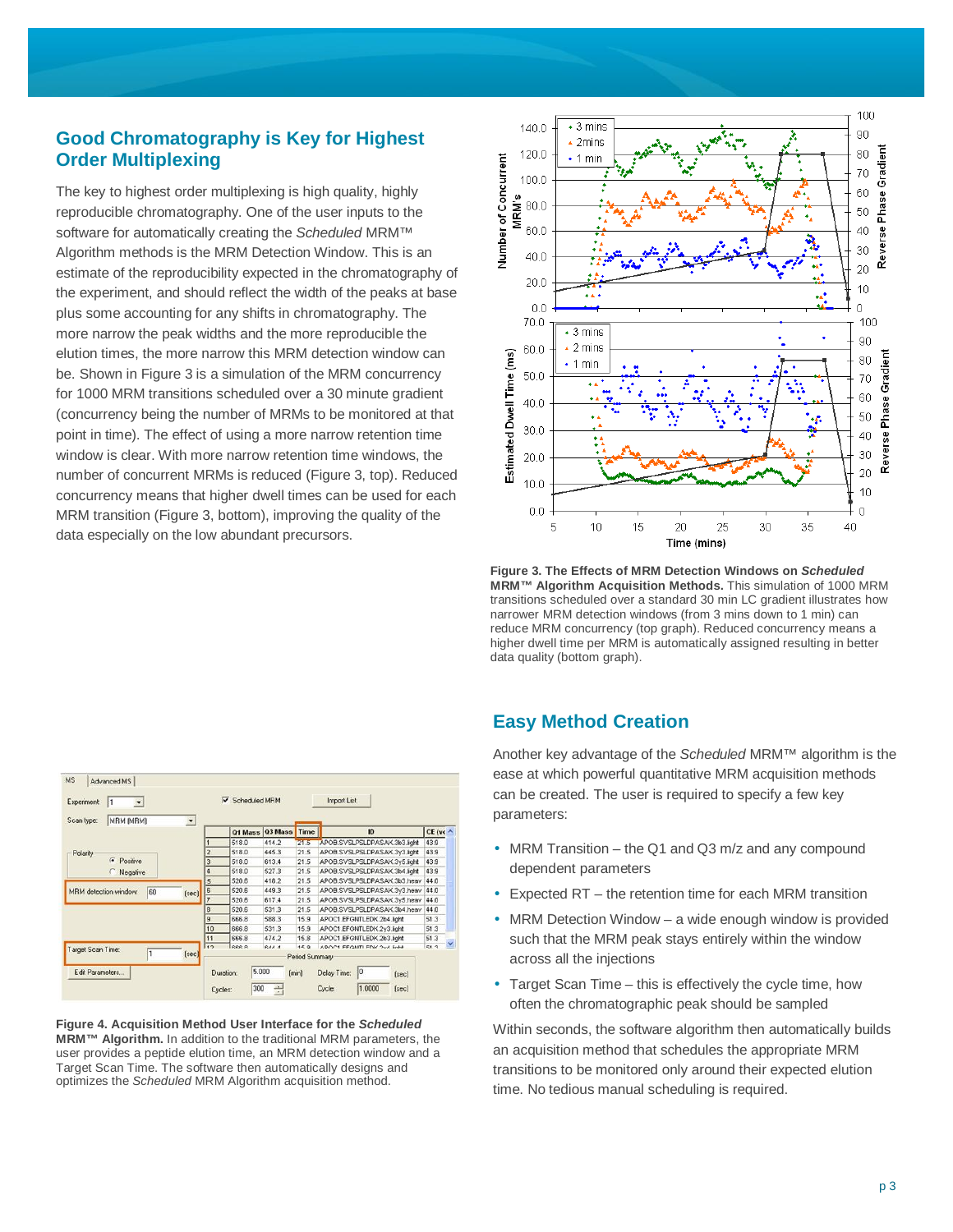

**Figure 5. Assessing the Quantitative Accuracy of Higher Multiplexing using** *Scheduled* **MRM™ Algorithm.** The effect of higher numbers of MRM transitions on the reproducibility of 30 peptide MRMs across 5 replicate injections on the QTRAP® 5500 system was assessed. Because the MRM acquisition methods were created with the *Scheduled* MRM™ Algorithm, the reproducibility of up to 2500 MRMs showed very similar quantitative accuracy (top right reproducibility plot), with average MRM peak area reproducibility of 3.6% (bottom).

#### **Effect of Scheduling on Quantitative Reproducibility**

An experiment was designed to assess the effects of higher MRM multiplexing on analytical reproducibilty (Figure 5). Thirty real MRM transitions were designed to E. coli beta-Galactosidase and Bovine Serum Albumin protein digests and these MRMs were used to create the first acquisition method – MRM 30. Random MRM transitions and retention times were added to the 30 real MRM transitions to create 500, 1000, 1500, 2000 and 2500 MRM / retention time pairs. The MRM / retention time pairs were provided to the *Scheduled* MRM™ Algorithm to build the final MRM acquisition methods. Each acquisition method was run on the same sample (Beta Gal and BSA protein digest) in 5 replicates by high flow chromatography (300 µL/min). The reproducibility of the 30 real MRMs from each method across the replicate injections was used as a measure of the analytical reproducibility of each acquisition method.

A typical chromatogram from each of the three acquisition methods is shown in Figure 5 (left), illustrating the quality and stability of the chromatography achieved in this experiment using a standard high flow LC system. The total number of MRM transitions (in %) at a specific % coefficient of variation (%CV) was computed and plotted in Figure 5 (top right). This cumulative reproducibility plot shows the majority of MRM transitions

achieved %CV of less than 10%, even at the highest MRM multiplexing in this experiment. The plots for the 5 methods are very similar, showing reproducibility across a wide range of multiplexing. Finally, the average %CV of the raw MRM peak areas for the 5 different methods across the 5 replicates (Figure 5, table) were very similar. This experiment clearly illustrates the power of scheduling the MRM transitions for maximizing multiplexing while maintaining reproducibility. A similar experiment was performed on the 4000 QTRAP<sup>®</sup> system, also showing very high reproducibility up to 1000 MRM transitions in a single 30 min run (Table 1). This experiment was done using nanoflow chromatography.

**Table 1. Quantitative Accuracy of Higher Multiplexing using**  *Scheduled* **MRM™ Algorithm – 4000 QTRAP® System.** Using a similar experimental strategy discussed (Figure 5), very high reproducibility is obtained with a 1000 MRM method created with the *Scheduled* MRM™ Algorithm on the 4000  $QTRAP^{\circledast}$  system.

|                   | MRM30 |      | sMRM750  sMRM1000 |
|-------------------|-------|------|-------------------|
| Avg. Area %CV     | 5.9   | 51   | 68                |
| <b>RT Std Dev</b> | O 11  | 0.04 | 0.09              |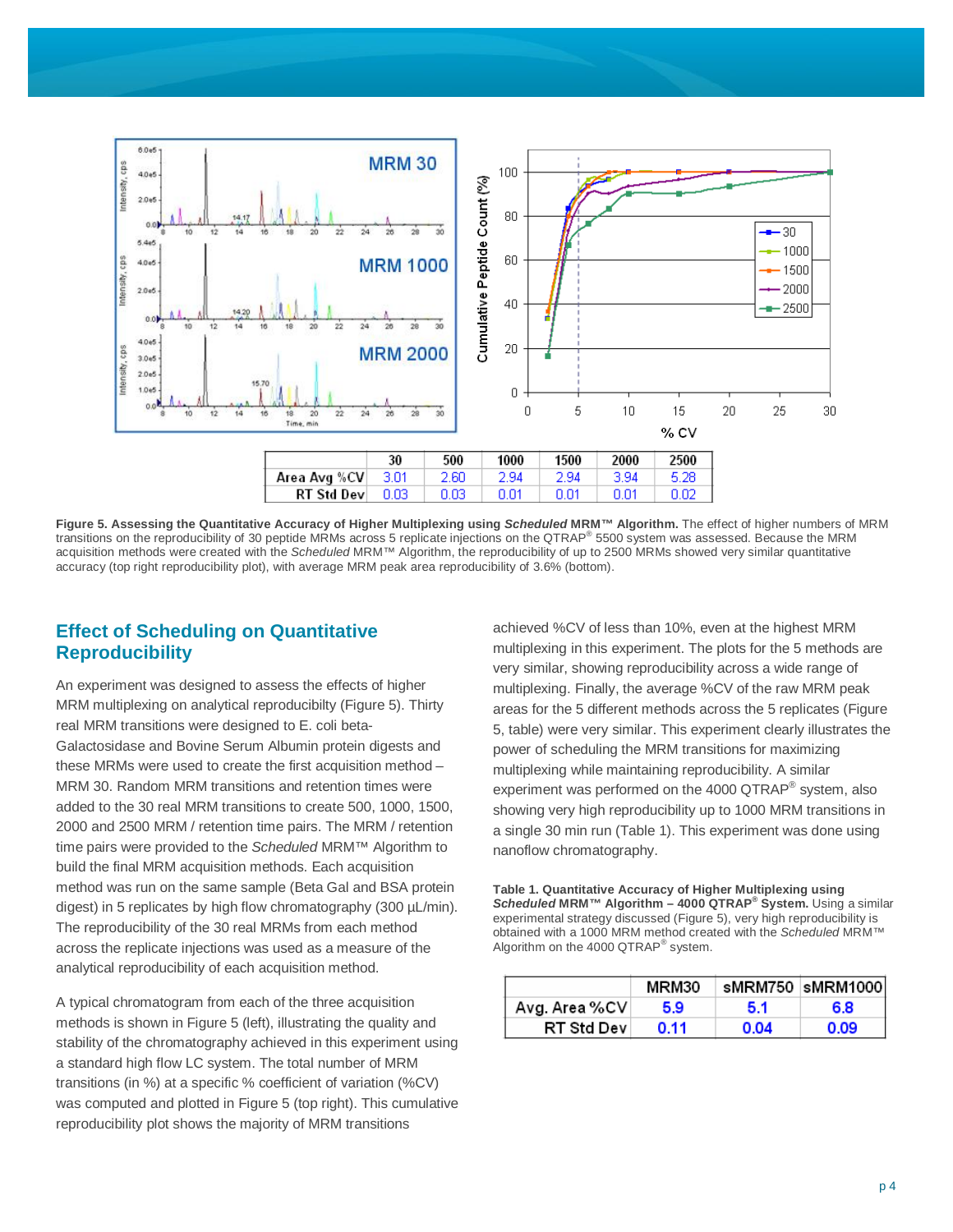## **Increase Throughput with** *Scheduled* **MRM™ Algorithm**

In addition to using the *Scheduled* MRM™ Algorithm to increase the multiplexing, it can also be used to increase the speed at which experiments are performed. An additional experiment was performed using 1000 MRM transitions, and the length of the high flow LC gradient was progressively decreased from 20 to 5 mins (Figure 6). Good reproducibility was obtained with 1000 MRM transitions in a 5 minute gradient, because with narrow MRM detection windows, dwell times of 30 ms can still be achieved.

As even larger panels of MRM transitions are developed and run on biological samples, it will become increasingly important to have MS/MS confirmation data for every peptide monitored. Using survey scans created by the *Scheduled* MRM™ Algorithm, high sensitivity ion trap MS/MS scans can be triggered for many peptides automatically (Figure 7).



**Figure 7. MIDAS™ Workflow Detection using a survey scan created by the** *Scheduled* **MRM™ Algorithm.** High sensitivity ion trap MS/MS data is obtained using the MIDAS™ Workflow, enabled on QTRAP® system instruments. The ion trap MS/MS is over 100X more sensitive over standard triple quadrupoles for full scan MS/MS data. These MS/MS spectra help confirm the MRM transition.



**Figure 6. Increase Speed of Chromatography with** *Scheduled* **MRM™ Algorithm.** Using high flow chromatography, 1000 MRMs were scheduled into increasingly shorter gradients. Reproducibility is maintained because narrow MRM Detection Windows enable good dwell times to be maintained.

## **Creation of Internal Standards for MRM Assays**

The ability to monitor up to 1000 or 2500 MRM transitions in a single acquisition method means the requirement for internal standard peptides is greatly increased. Using the non-isobaric amine labeling reagents to create global internal standards (GIS) provides a cost effective way to create internal standards for all the proteins/peptides/post translational modifications to be monitored in the multiplexed MRM assay generated with the *Scheduled* MRM™ Algorithm. It also greatly improves the reproducibility of the data.